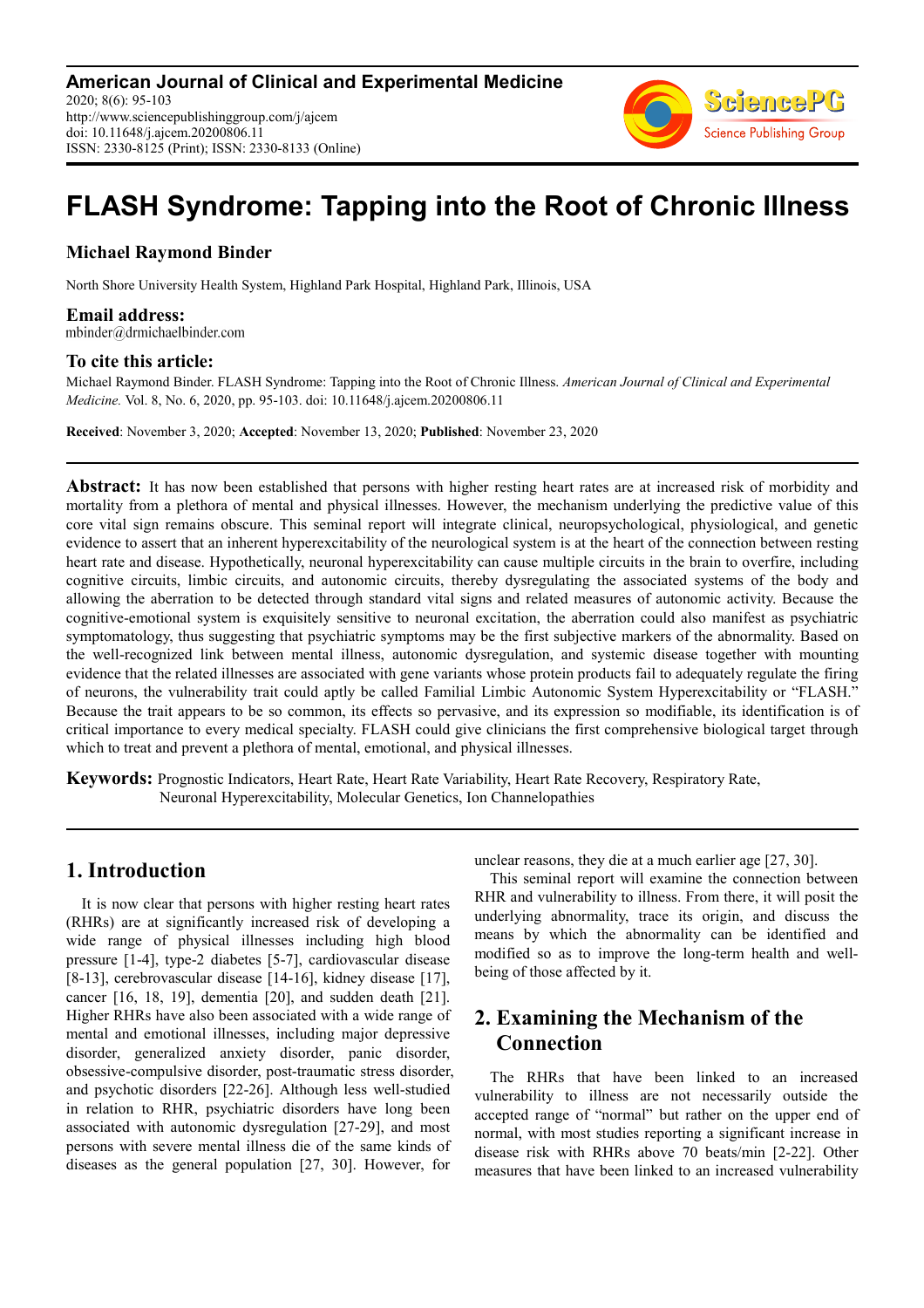to illness include resting respiratory rate (RRR) [31-33], resting blood pressure (RBP) [22, 34, 35], blood pressure variability [34, 36], heart rate variability [4, 36-38], and heart rate recovery [21, 39]. The increased risk of morbidly and mortality associated with these indices can be more than twofold [21, 31, 37, 40]. This is particularly concerning because it includes the world's leading cause of death—heart disease. What's more, the actual risk of illness, as will be discussed, is often much greater than statistically indicated, thus making it all the more important to get to the heart of the connection between constitutionally-elevated vital signs and disease.

Because all three vital signs—RHR, RRR, and RBP—are regulated by the autonomic nervous system (ANS), all three (and their correlates) reflect on the activity of the ANS. The ANS has two divisions: the sympathetic division, which is activated when there is a call to action, and the parasympathetic division, which regulates the digestive and recuperative functions of the body. When there is a call to action, the sympathetic nervous system drives an increase in heart rate, heart contractility, and respiratory rate in anticipation of an increased need for oxygen. When the job is done, sympathetic activity decreases, and parasympathetic activity increases [41].

Based on these physiological dynamics, a chronic elevation in the ratio of sympathetic-to-parasympathetic activity, as indicated by higher RHRs and other indices of autonomic function, would maintain the body in a heightened catabolic state—more breaking down than building up. This would naturally tend to accelerate the aging process and hasten the onset and progression of diseases that ultimately lead to the end of life [42, 43]. The pressing question is: what causes the chronic dysregulation of the ANS?

### **3. Shared Effect on Mental Health**

An important clue to what persistently dysregulates the ANS is the increased risk of psychiatric disorders that is associated with constitutionally-elevated vital signs [22, 44]. Although the pathophysiology of mental illness remains unclear, an emerging hypothesis contends that psychiatric symptoms are driven by pathological hyperactivity in symptom-related circuits in the brain. According to the Multi-Circuit Neuronal Hyperexcitability (MCNH) hypothesis of psychiatric disorders, persistent firing in anxiety circuits causes persistent feelings of anxiety; persistent firing in depressive circuits causes persistent feelings of depression; persistent firing in cognitive circuits causes ruminative and obsessive thoughts; etc...[45]. That is not to say that the brain as a whole is pathologically hyperactive. Rather, the pathological hyperactivity is thought to occur in the brain's microcircuitry [45, 46], with hotspots of activity that either remain focal or migrate from one circuit loop to another like a wandering tornado [45]. The theoretical means by which this occurs is that the locus of hyperactivity, like a short-circuit in a wired electrical system, inappropriately fuels activity in circuits that would remain less active were they not themselves hyperexcitable [45, 47].

In addition to increasing activity in the cognitive-emotional system, neuronal hyperexcitability would tend to increase activity in the sensory system, the motor system, the endocrine system, and other systems of the body, including the ANS [42, 45, 47-50]. These systems must be tightly regulated to maintain optimal health, and any lack thereof would heighten the risk of both acute symptoms and longterm illness. Thus, in addition to explaining both the production of symptoms and the migration of symptoms in psychiatric disorders, an inherent hyperexcitability of the neurological system could explain the various functional symptoms that are associated with psychiatric disorders; it could explain the chronic dysregulation of the ANS that is associated with psychiatric disorders; and it could explain the early onset of disease that is associated with psychiatric disorders [27, 30]. Such broad explanatory power would hypothetically place neuronal hyperexcitability at the heart of the connection between constitutionally-elevated vital signs and chronic disease.

The excitability of neurons is governed by electrical gradients across neuronal membranes and the flow of ions through their respective channels. Consistent with the MCNH hypothesis, drugs that influence these channels—specifically benzodiazepine and non-benzodiazepine anticonvulsants have been used for decades in the treatment of psychiatric disorders, and the anticonvulsant-like drug lithium was the first to be used [51-53]. Then again, reducing excitation in overactive cognitive and dysphoria-related circuits is not, from the perspective of the MCNH hypothesis, the only means by which psychiatric symptoms could be reduced. Symptoms could also be reduced by increasing excitation in pleasure-related circuits (as with tricyclic antidepressants, serotonin-norepinephrine reuptake inhibitors, and psychostimulants) and by modulating activity in these circuits (as with selective serotonin reuptake inhibitors) [46, 54-56]. Note, however, that any associated increase in the excitatory/inhibitory balance would tend to further dysregulate the system, thus increasing the risk of aberrant circuit induction. This is demonstrated by the potential of these drugs to cause paradoxical effects, rapid cycling, and conversion to mania [57-61]. It is also demonstrated by their overall tendency, even when used successfully to treat anxiety and depression, to adversely affect RHR, heart rate variability, and other novel markers of disease risk [62-69]. Although a complete discussion of the MCNH hypothesis is beyond the scope of this article, it should be noted that there is strong biological, pharmacological, psychophysiological, neuropsychiatric, radiologic, medical, experimental, electrophysiological, observational, behavioral, and explanatory evidence for the hypothesis [45, 47].

Persons with psychiatric disorders are quick to react [70] and slow to recover [43] from stressful events. Even in the absence of specific stressors, they tend to be stressed by abstract worries and fears [43, 71]. During that time, the sympathetic nervous system, which is tightly integrated with the cognitive-emotional system [72], would be activated beyond its already elevated basal activity [42, 43]. It would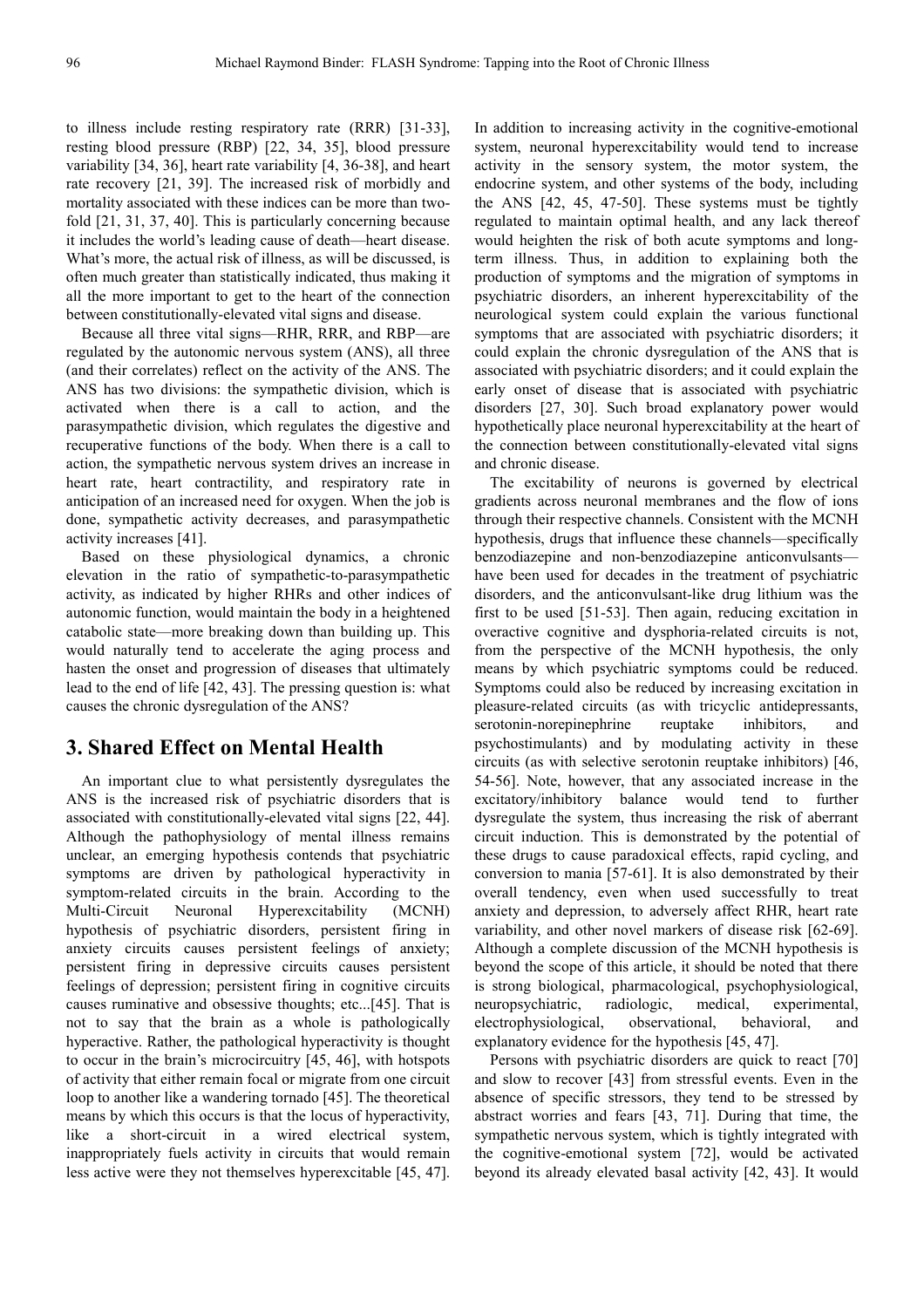also be activated more steeply [70] and more robustly than normal (Figure 1A) [42, 43, 70]. In addition, the prolonged recovery time would increase the likelihood that the autonomic responses to repeated stressors would coalesce or even summate (Figure 1B) [42]. Were this to occur, it would create a chronic allosteric load that would markedly accelerate the aging process and hasten the onset of illness [42, 43, 70]. In addition to amplifying stress, an inherent hyperexcitability of the neurological system could, through maladaptive behavior, drive the development of the stressors themselves, thus orchestrating a vicious cycle of pathological stress and reasons to be stressed [42]. This neuropsychological dynamic would again place neuronal hyperexcitability at the heart of the connection between constitutionally-elevated vital signs and disease.



*Figure 1. Schematic illustration of the stress-response curves in persons with hyperexcitable neurons compared to those with normoexcitable neurons A) when there is a single stressor; B) when there is a rapid series of stressors. Note: color variegation depicts the limbic and autonomic responses tracking together.* 

Figure 1 schematically illustrates how dramatically the response to stress can be amplified by hyperexcitable neurons: A) in response to a single stressor; B) in response to a rapid series of stressors. Hypothetically, this pathological amplification of neural signaling is what increases an affected person's risk of developing any illness that could be brought on by severe or persistent stress.

# **4. The Many Faces of Neuronal Hyperexcitability**

That leads to another question: if neuronal hyperexcitability were at the heart of the connection between vital signs and disease, why is it that only some persons with constitutionally-elevated vital signs develop psychiatric disorders?

The answer lies in the same set of factors that would determine which, among many possible psychiatric disorders, if any, a person with hyperexcitable neurons would develop; namely, the complex dynamic between trait severity, brain architecture, developmental factors, situational factors, and the coping skills of the individual [42, 73, 74]. The idea of a

shared diathesis with variable expression is supported by the high degree of genetic correlation among many psychiatric disorders and by the high correlation of the personality trait of neuroticism with almost every psychiatric disorder [71]. Also, it is not uncommon for various combinations of psychiatric symptoms to come and go or wax and wane in severity over the course of an affected person's lifetime. Although the severity of symptoms is largely determined by one's perceived level of stress, the constellation of symptoms that will develop during a given psychiatric episode is more difficult to predict, even in the same individual [73, 74]. What is predictable is that symptoms will tend to resolve or completely disappear during low-stress periods [70, 73]. Hypothetically, the reduction in stress reduces intrapsychic tension, thus allowing the pathological hyperactivity in the hyperexcitable brain to dissipate [45, 47].

Then again, because the excitation-to-inhibition balance in the hyperexcitable brain would be tonically elevated, the dissipation of pathological hyperactivity consequent to stress reduction would not necessary leave an affected person symptom-free. Any persistent symptomatology would, however, be more likely to fall short of one of the currently accepted DSM-5 psychiatric disorders [43]. Such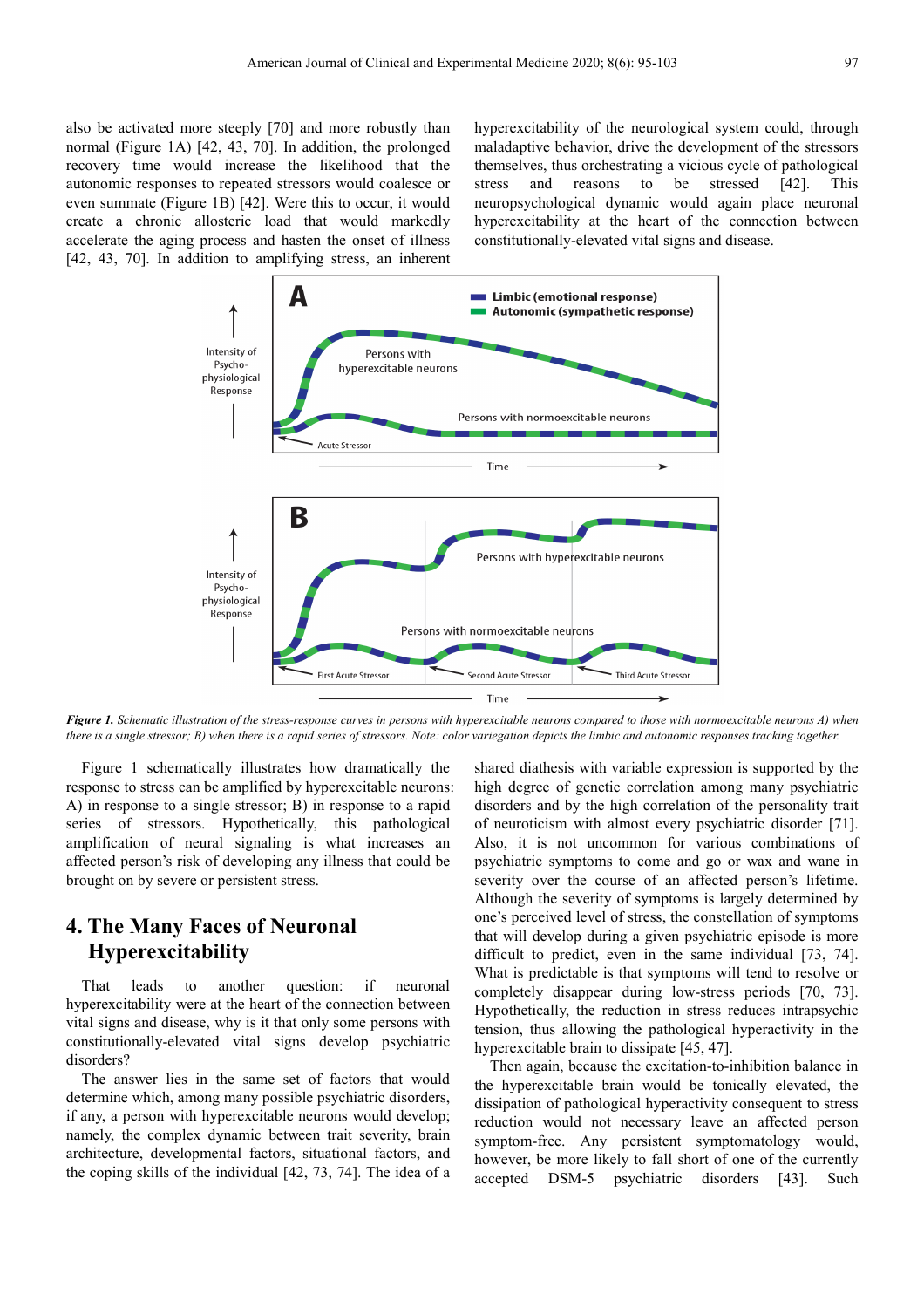subsyndromal symptomatology could include excessive worry, excessive fear, obsessive thoughts, moodiness, irritability, impatience, inattentiveness, and trouble sleeping. Although generally perceived as extremes of normal, these symptoms, like upper-end-of-normal vital signs, are both associated with psychiatric disorders [44, 71] and predictive of their development [22, 43, 74]. Also, many of these symptoms, having been variably described as "neurotic" [22], "ruminative"  $[43]$ , "Type A"  $[75]$ , or "Type D"  $[76]$ personality, have been independently linked to autonomic dysregulation and the development of cardiovascular disease [43, 75, 76]. Other seemingly non-psychiatric ways that neuronal hyperexcitability could manifest include hypersensitivity to sound or light, recurrent headaches, fibromyalgia, irritable bowel, chronic pain, and somatoform disorders [45, 48]. There are also some persons who, for cultural reasons or to avoid social stigma, unconsciously "convert" their emotional pain into physical symptoms. Finally, some persons may mask, distort, or temporarily quell their symptoms through the use of alcohol and other psychoactive substances. Notably, the two most commonly used substances—alcohol and cannabis—are potent anticonvulsants, an observation that could explain the high frequency with which they are used to self-medicate. For all of these reasons, the absence of overt psychiatric symptoms would not necessarily mean that a person did not have hyperexcitable neurons.

# **5. Probing the Cause of Neuronal Hyperexcitability**

Although there are many state-dependent factors that could cause the neurological system to become pathologically hyperexcitable, such as metabolic disturbances, inflammatory states, and stimulant-type drugs, these would not explain the hyperexcitability that is hypothetically at the root of constitutionally-elevated vital signs. The cause of the abnormality would have to be something more fundamental and more deeply rooted than that.

An important clue to what that abnormality might be comes from gene association studies for common psychiatric, neurologic, and general medical conditions. The most robust and consistent outcome of these studies has been the identification of gene variants whose protein products fail to adequately regulate the excitability of neurons [71, 77-89]. Consistent with the wide distribution of neurons (and other excitable cells) throughout the body, ion channelopathies have been linked to a plethora of illnesses including anxiety [74, 83, 87], depression [74, 79, 80, 87], bipolar disorder [74, 77-81, 87], schizophrenia [74, 79, 84-87], autism [74], epilepsy [78, 88, 89], migraine headache [88], irritable bowel syndrome [88], diabetes mellitus [88], high blood pressure [88], cardiac conduction abnormalities [88, 89], renal abnormalities [88], asthma [88], cystic fibrosis [88], peripheral pain syndromes [89, 90], and cancer [88]. That the genetic underpinnings of these disorders would cause a hyperexcitability of the neurological system would once again place neuronal hyperexcitability at the heart of the connection between constitutionally-elevated vital signs and disease. It would also reveal the probable source of the abnormality.

#### **6. How to Identify the Vulnerability Trait**

In contrast to the gradual erosive effects that neuronal hyperexcitability would have on physical health, its effects on mental health would be more readily apparent due to the exquisite sensitivity of the cognitive-emotional system to neuronal excitation [46]. Every time an emotional stressor were experienced, the hyperexcitable brain would abnormally amplify the stress, thus increasing the potential for psychiatric and related functional symptoms to emerge [42, 43]. Moreover, the severity of the symptoms and magnitude of the stress-induced adverse effects on general health would be proportionate to the severity of the neuronal hyperexcitability trait. That could explain why persons with the most severe psychiatric symptoms have the shortest lifespans [27, 30]. It could also explain why they die of the same kinds of illnesses as the general population [27, 30]. From this perspective, psychiatric symptoms could be reconceptualized as the first subjective markers of a chronic dysregulation of the ANS and, hypothetically, of an underlying hyperexcitability of the neurological system. Then again, as previously discussed, the behavior of hyperexcitable neurons tends to normalize during low-stress periods, thus allowing psychiatric symptoms to remit during those times. In addition, social stigma and lack of clarity about the cause of mental illness lead many persons to rationalize, self-medicate, or deny their symptoms even when they are overtly present. These factors could potentially reduce the reliability of psychiatric symptoms as markers of neuronal hyperexcitability. However, the well-established connection between RHR, autonomic dysregulation, and the development a wide range of mental and physical illnesses strongly suggests that RHR continues to flag the trait of neuronal hyperexcitability whether or not a person is symptomatic. Moreover, in all of the RRR studies, which include RRR in relation to either autonomic function, current illness, or risk of illness, the relationship was not linear but rather dichotomized, with RRRs above 15 breaths/min being independently associated with an elevation in sympathetic drive [49], emotional disorders [44], and all-cause morbidity and mortality [31-33]. This dichotomization suggests that there is a gene-related difference between the two groups and, hence, that RRR may be a more reliable marker of the trait of neuronal hyperexcitability and its underlying channelopathies. Although RHRs likewise showed some tendency to dichotomize (mainly above 75 beats/min) [4, 9, 11, 15, 18, 19, 21] the pattern with RRRs was more distinct, a finding that may be explained by the superior long-term stability of RRR in comparison to RHR and other novel markers of disease risk [91].

Based on evidence that neuronal hyperexcitability has a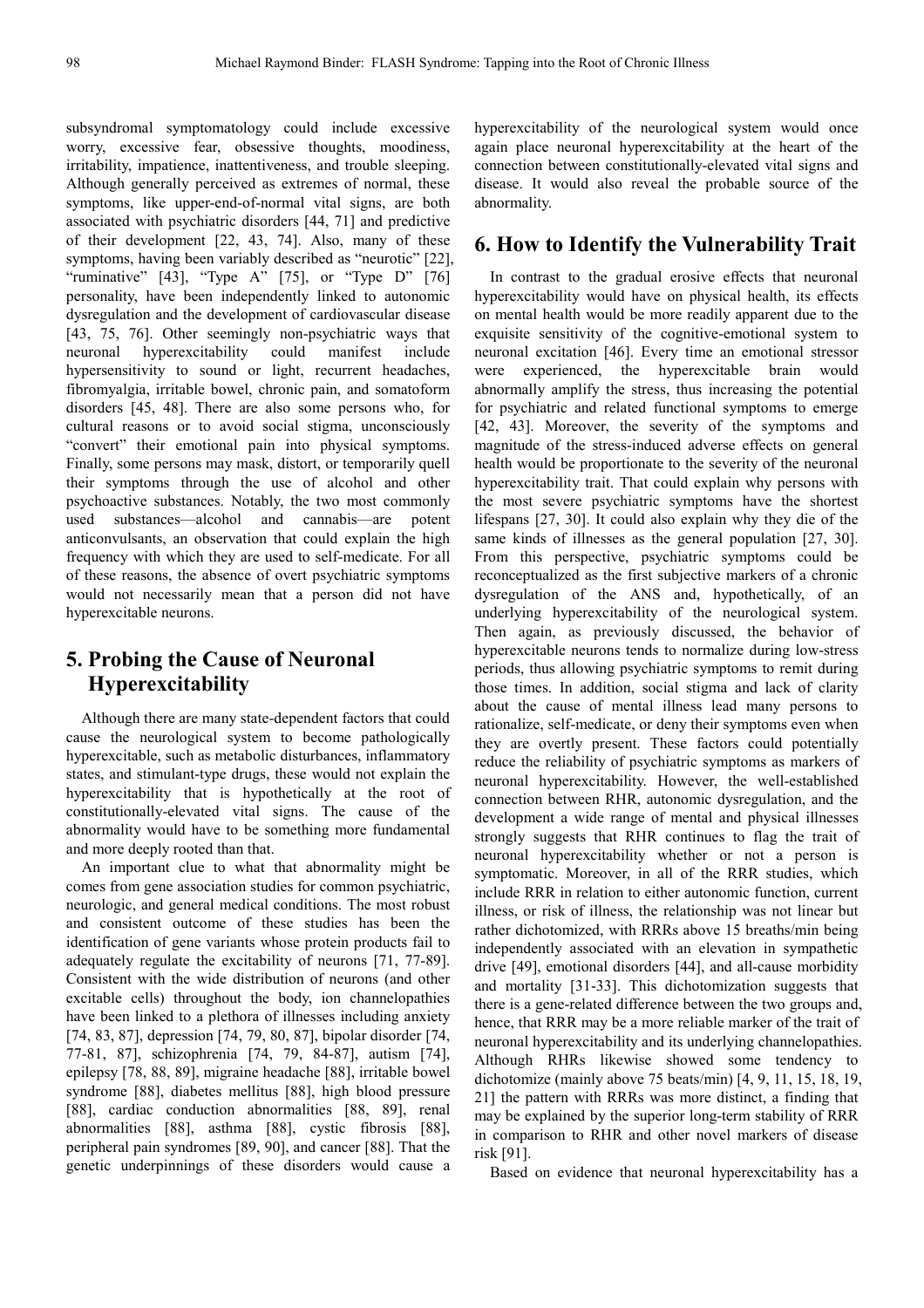genetic origin and would most readily be expressed clinically through perturbations in the limbic and autonomic nervous systems, the trait could aptly be called Familial Limbic Autonomic System Hyperexcitability, or FLASH. The acronym "FLASH" fittingly recapitulates the fundamental abnormality that it describes; namely, a hyperexcitability of the neurological system that causes circuit-specific electrical storms in the brain. What would distinguish FLASH storms from seizure activity is that in FLASH the involved neurons would be fewer in number, circuit-specific, and synchronous rather than hypersynchronous in their activity [45, 47]. Consequently, they would not induce the large magnetic fields that are associated with seizure activity [47]. This conceptualization is supported by multiple lines of evidence including the long-recognized connection between seizure disorders and psychiatric disorders [47], the well-recognized benefits of anticonvulsant drugs in psychiatry [92, 93], and the ability of anticonvulsant drugs to improve heart rate variability [94], a well-recognized index of autonomic activity [37, 62, 63].

# **7. Discussion**

The evidence base for the prognostic potential of RHR and other indices of autonomic activity is exploding, yet the mechanism of their connection to long-term health remains obscure. Elucidating the mechanism of the connection is of critical importance because it could reveal a modifiable risk factor, assist in illness detection, and help guide treatment.

Based on a confluence of clinical, neuropsychological, physiological, and genetic evidence, I propose that an inherent hyperexcitability of the neurological system is at the heart of the connection between constitutionally-elevated vital signs and vulnerability to illness. Hypothetically, a failure of the neurological system to self-regulate not only increases the baseline activity of every physiological function, but it also causes a heightened responsivity and slowness to recover that manifests physiologically as a perseveration of the stress response, and cognitive-emotionally as a perseveration of thoughts, feelings, and behaviors [42, 43]. The associated sympathetic overdrive hastens the development and progression of various disease processes [42, 43], thus explaining how a subtle elevation in vital signs, which is reflective of that overdrive [27, 49], can be predictive of long-term health [21, 27, 30, 31, 36, 40]. Neuronal hyperexcitability could also explain why severe mental illness, which is known to identify those with the most severe autonomic dysregulation, is associated with such a shortened lifespan [27].

Although the impact of the proposed abnormality, even after adjusting for confounding factors, such as physical fitness, alcohol use, and cigarette smoking, is highly significant, its effects are severely underestimated because most of the so-called "confounding factors" are hypothetically driven by neuronal hyperexcitability. The amplification of stress that is driven by neuronal hyperexcitability can rob affected persons of the motivation to exercise; it can cause them to make poor dietary choices; it can cause them to smoke excessively, drink excessively, and use addictive drugs; it can cause them to be impulsive, contentious, and take unnecessary risks; and it can cause them to become emotionally exhausted, lose hope, and, in extreme cases, take their own lives. The association of these behaviors with neuronal hyperexcitability is supported by the comparatively high frequency with which they occur in persons with psychiatric disorders [45]. When the aforementioned effects are factored in, it becomes apparent that the behavioral consequences of neuronal hyperexcitability can be even more destructive than the abnormality itself and that the external consequences are, in essence, an outward expression of the dysregulation that the abnormality is causing within [42]. This has profound implications because neuronal hyperexcitability is a readily modifiable risk factor. Any habit, food, or chemical that calms the brain could potentially help mitigate the trait of neuronal hyperexcitability [45]. Examples include judicious stress management, maintaining an early sleep schedule, exercising in moderation, enjoying a relaxing hobby, avoiding caffeine and other psychostimulants, minimizing refined sugar, and leaning toward a plant-based diet [45]. Although the benefits of these interventions are widely known, the trait of neuronal hyperexcitability could help explain why some persons fail to implement them, and others remain at high risk even if they do implement them. Hypothetically, such persons, when presenting with upperend-of-normal vital signs, would benefit from treatment with neuroregulators [93] (i.e., anticonvulsants and other braincalming medications).

# **8. Conclusion**

The proposed identification of a readily modifiable, easy to detect, predisposing factor for a wide range of mental and physical illnesses has enormous implications in the field of medicine. Recognition of the FLASH trait as the underlying driver of the connection between constitutionally-elevated vital signs and disease risk could give healthcare professionals the ability to better educate high-risk patients and more accurately guide them on how to reduce their risk regardless of their clinical status. FLASH could also provide the first objective, quantifiable, physiological basis for the development of psychiatric symptoms, an advance that would circumvent diagnostic ambiguity, provide a consistent target for treatment, and reduce the stigma of mental illness. Also, by reconceptualizing psychiatric symptoms as the first subjective markers of systemic disease, FLASH could help dispel long-held misconceptions about mental illness, encourage patients to be more forthcoming about their symptoms, and curtail discriminatory practices that limit insurance coverage for mental health services. Finally, the ease of identifying the FLASH trait could prompt otherwise unsuspecting persons to become more aware of their health and seek formal evaluation early on, as it would afford them the ability to assess their own genetic vulnerability as well as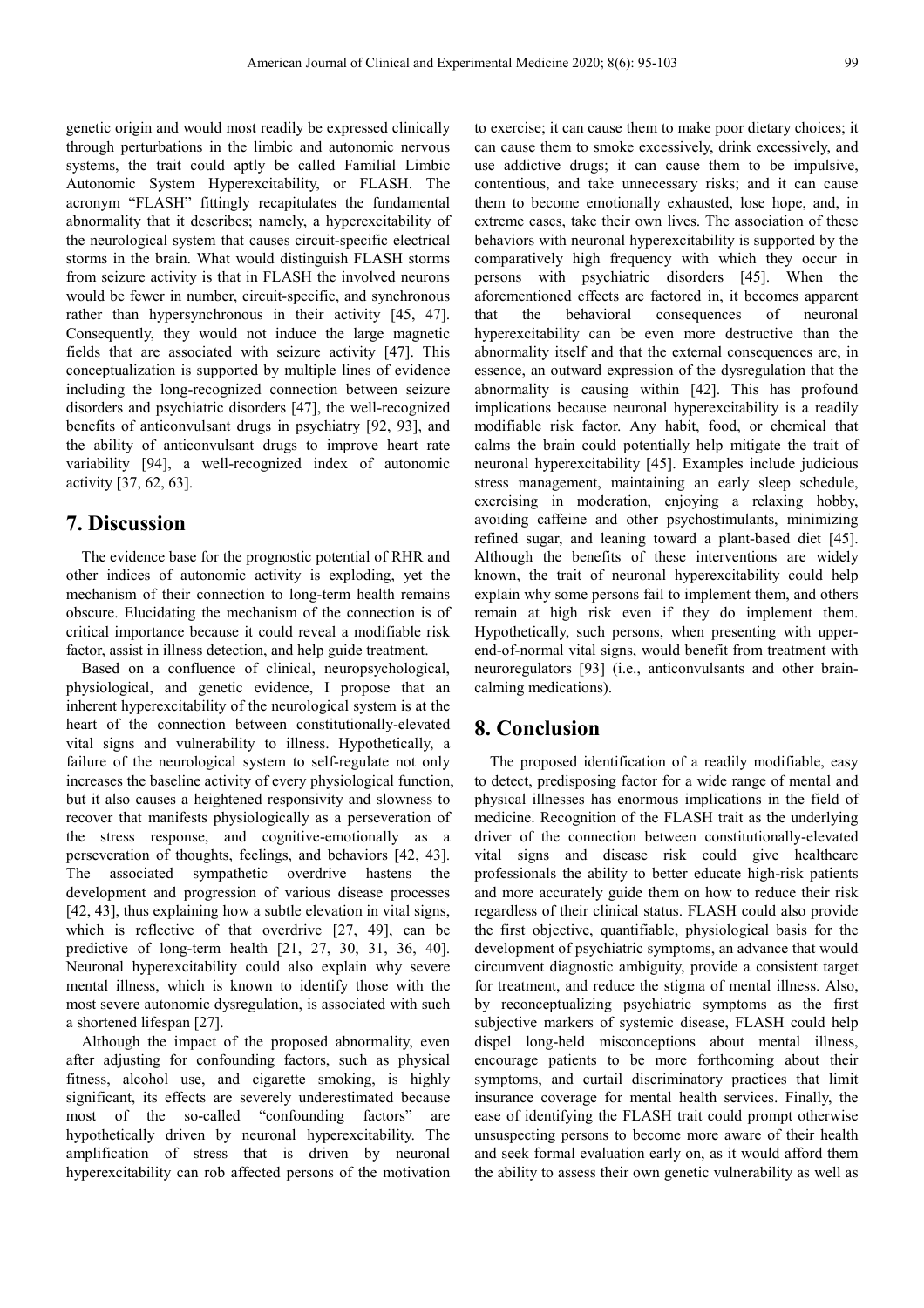their progress in treatment.

# **Disclosure Statement**

The author declares that this article was conceived and written in the absence of any commercial or financial relationships that could be construed as a potential conflict of interest.

# **References**

- [1] Colangelo LA, Yano Y, Jacobs Jr DR, Lloyd-Jones DM. Association of Resting Heart Rate With Blood Pressure and Incident Hypertension Over 30 Years in Black and White Adults: The CARDIA Study. Hypertension 2020; 76 (3): 692- 698.
- [2] Shi Y, Zhou W, Liu S, et al. Resting heart rate and the risk of hypertension and heart failure: a dose-response metaanalysis of prospective studies. J Hypertens 2018; 36 (5): 995-1004.
- [3] Shen L, Wang Y, Jiang X, et al. Dose-response association of resting heart rate and hypertension in adults: A systematic review and meta-analysis of cohort studies. Medicine (Baltimore) 2020; 99 (10): e19401.
- [4] Dalal J, Dasbiswas A, Sathyamurthy I, et al. Heart Rate in Hypertension: Review and Expert Opinion. International Journal of Hypertension 2019; 2019.
- [5] Lee DH, de Rezende LFM, Hu FB, Jeon JY, Giovannucci EL. Resting heart rate and risk of type 2 diabetes: a prospective cohort study and meta-analysis. Diabetes Metab Res Rev 2019; 35 (2): e3095.
- [6] Aune D, o'Hartaigh B, Vatten LJ. Resting heart rate and the risk of type 2 diabetes: A systematic review and dose-response meta-analysis of cohort studies. Nutr Metab Cardiovasc Dis 2015; 25 (6): 526-534.
- [7] Nagaya T, Yoshida H, Takahashi H, Kawai M. Resting heart rate and blood pressure, independent of each other, proportionally raise the risk for type-2 diabetes mellitus. Int J Epidemiol 2010; 39 (1): 215-222.
- [8] Kannel W, Kannel C, Paffenbarger R, Cupples A. Heart rate and cardiovascular mortality: The Framingham study. Am Heart J 1987; 113: 1489-1494.
- [9] Gillum R, Makuc D, Feldman J. Pulse rate, coronary heart disease, and death: The NHANES I epidemiologic follow-up study. Am Heart J 1991; 121: 172-177.
- [10] Cooney MT, Vartiainen E, Laatikainen T, et al. Elevated resting heart rate is an independent risk factor for cardiovascular disease in healthy men and women. Am Heart J 2010; 159 (4): 612-619.
- [11] Khan H, Kunutsor S, Kalogeropoulos AP, et al. Resting heart rate and risk of incident heart failure: three prospective cohort studies and a systematic meta-analysis. J Am Heart Assoc 2015; 4 (1): e001364.
- [12] Alhalabi L, Singleton MJ, Oseni AO, et al. Relation of higher resting heart rate to risk of cardiovascular versus noncardiovascular death. Am J Cardiol 2017; 119 (7): 1003- 1007.
- [13] Zhang D, Shen X, Qi X. Resting heart rate and all-cause and cardiovascular mortality in the general population: a metaanalysis. CMAJ 2016; 188 (3): E53-E63.
- [14] Yu J, Dai L, Zhao Q. Association of cumulative exposure to resting heart rate with risk of stroke in general population: The Kailuan Cohort Study. Journal of Stroke and Cardiovascular Diseases 2017; (26): 11: 2501-2509.
- [15] Huang Y-Q, Shen G, Huang J-Y, Zhang B, Feng Y-Q. A nonlinear association between resting heart rate and ischemic stroke among community elderly hypertensive patients. Postgrad Med 2020; 132 (2): 215-219.
- [16] Aune D, Sen A, o'Hartaigh B, et al. Resting heart rate and the risk of cardiovascular disease, total cancer, and all-cause mortality - A systematic review and dose-response metaanalysis of prospective studies. Nutr Metab Cardiovasc Dis 2017; 27 (6): 504-517.
- [17] Eriksen BO, Småbrekke S, Jenssen TG, et al. Office and ambulatory heart rate as predictors of age-related kidney function decline: A population-based cohort study. Hypertension 2018: 72 (3): 594-601.
- [18] Anker MS, Ebner N, Hildebrandt B, et al. Resting heart rate is an independent predictor of death in patients with colorectal, pancreatic, and non-small cell lung cancer: results of a prospective cardiovascular long-term study. European Journal of Heart Failure 2016; 18 (12).
- [19] Park J, Kim JH, Park Y. Resting heart rate is an independent predictor of advanced colorectal adenoma recurrence. PLoS One 2018; 13 (3): e0193753.
- [20] Burke SL. Resting heart rate moderates the relationship between neuropsychiatric symptoms, MCI, and Alzheimer's disease. Innov Aging 2019; 3 (suppl 1): S641.
- [21] Jouven X, Empana J-P, Schwartz PJ, et al. Heart-rate profile during exercise as a predictor of sudden death. N Engl J Med 2005; 352: 1951-1958.
- [22] Latvala A, Kuja-Halkola R, Rick C, et al. Association of resting heart rate and blood pressure in late adolescence with subsequent mental disorders: A longitudinal population study of more than 1 million men in Sweden. JAMA Psychiatry 2016; 73 (12): 1268-1275.
- [23] Kemp AH, Brunoni AR, Santos IS, et al. Effects of depression, anxiety, comorbidity, and antidepressants on resting-state heart rate and its variability: an ELSA-Brasil cohort baseline study. Am J Psychiatry 2014; 171 (12): 1328-1334.
- [24] Cicek Y, Durakoglugil ME, Kocaman SA, et al. Increased pulse wave velocity in patients with panic disorder: independent vascular influence of panic disorder on arterial stiffness. J Psychosom Res 2012; 73 (2): 145-148.
- [25] Paulus EJ, Argo TR, Egge JA. The impact of posttraumatic stress disorder on blood pressure and heart rate in a veteran population. J Trauma Stress 2013; 26 (1): 169-172.
- [26] Pole N. The psychophysiology of posttraumatic stress disorder: a meta-analysis. Psychol Bull 2007; 133 (5): 725-746.
- [27] Alvares GA, Quintana DS, Hickie IB, Guastella AJ. Autonomic nervous system dysfunction in psychiatric disorders and the impact of psychotropic medications: a systematic review and meta-analysis. J Psychiatry Neurosci 2016; 41 (2): 89-104.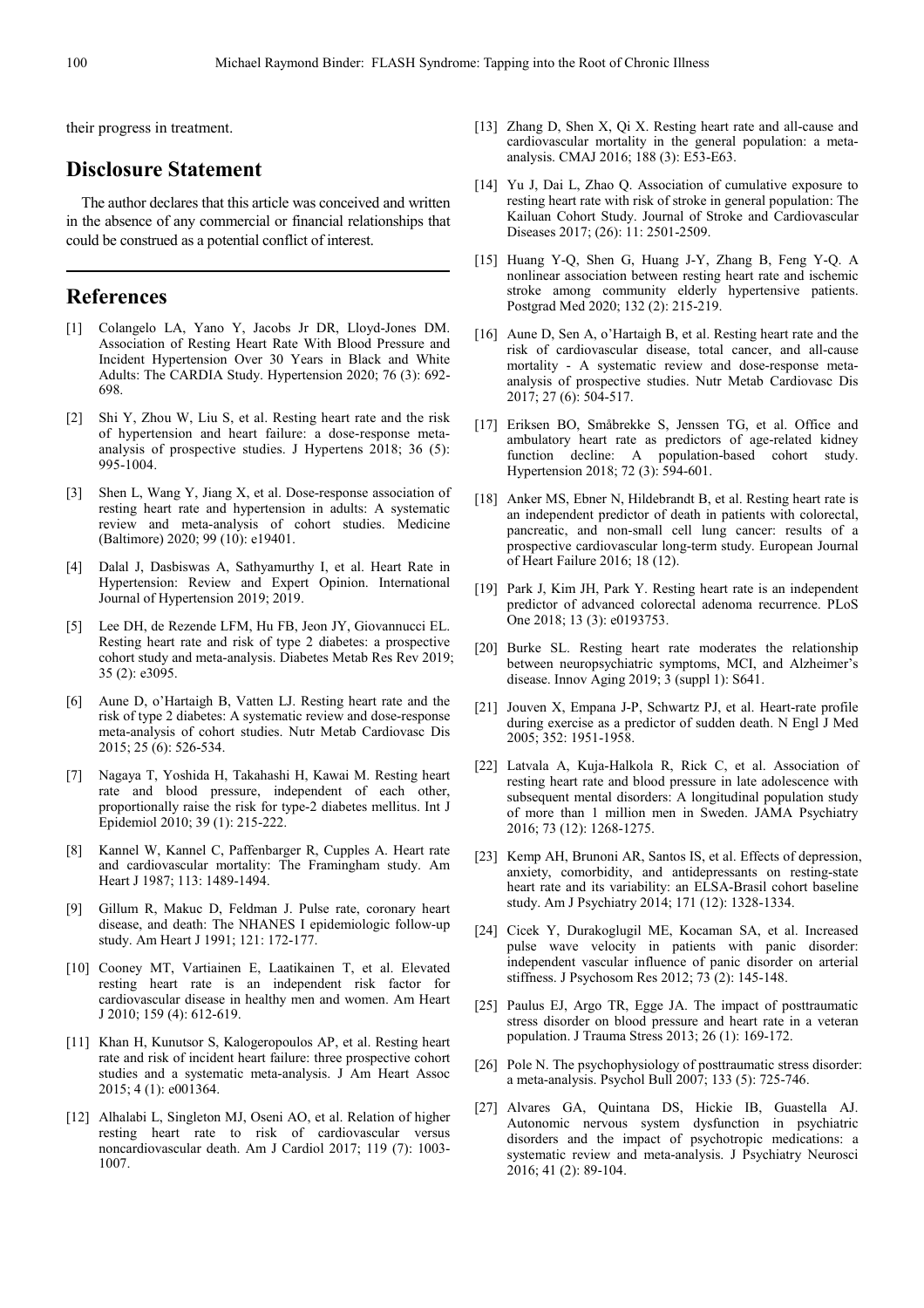- [28] Carney RM, Freedland KE, Veith RC. Depression, the autonomic nervous system, and coronary heart disease. Psychosom Med 2005; 67 (suppl 1): S29-S33.
- [29] Clamor A, Lincoln TM, Thayer JF, Koenig J. Resting vagal activity in schizophrenia: meta-analysis of heart rate variability as a potential endophenotype. Br J Psychiatry 2016; 208 (1): 9-16.
- [30] Erlangsen A, Andersen PK, Toender A, et al. Cause-specific life-years lost in people with mental disorders: a nationwide, register-based cohort study. The Lancet 2017; DOI: 10.1016/s2215-0366 (17)30429-7.
- [31] Baumert M, Linz D, Stone K, et al. Mean nocturnal respiratory rate predicts cardiovascular and all-cause mortality in community-dwelling older men and women. European Respiratory Journal 2019; DOI: 10.1183/13993003.02175-2018.
- [32] Eick C, Groga-Bada P, Reinhardt K, et al. Nocturnal respiratory rate as a predictor of mortality in patients with acute coronary syndrome. Openheart 2018; 5 (2).
- [33] Dommasch M, Sinnecker D, Barthel P, et al. Nocturnal respiratory rate predicts non-sudden cardiac death in survivors of acute myocardial infarction. J Am Coll Cardiol 2014; 63: 2432-2433.
- [34] Yano Y, Kario K. Nocturnal blood pressure and cardiovascular disease: a review of recent advances. Hypertension Research 2012; 35: 695-701.
- [35] Gottesman RF, Schneider ALC, Albert M. Midlife hypertension and 20-year cognitive change: the atherosclerosis risk in communities neurocognitive study. JAMA Neurol 2014; 71 (10): 1218-1227.
- [36] Barletta G-M, Flynn J, [...], Furth S, et al. Heart rate and blood pressure variability in children with chronic kidney disease: a report from the CKiD study. Pediatr Nephral 2014; 29 (6): 1059-1065.
- [37] Tsuji H, Larson MG, Venditti FJ, et al. Impact of reduced heart rate variability on risk for cardiac events. The Framingham Heart Study. Circulation 1996; 94: 2850–2855.
- [38] Thanou A, Stavrakis S, Dyer JW, et al. Impact of heart rate variability, a marker for cardiac health, on lupus disease activity. Arthritis Res Ther 2016; 18 (1): 197.
- [39] Cole CR, Blackstone EH, Pashkow FJ, Snader CE, Lauer MS. Heart rate recovery immediately after exercise as a predictor of mortality. N Engl J Med 1999; 341: 1351-1357.
- [40] Ó Hartaigh B, Gill TM, [...], Hardy R, et al. Association between resting heart rate across the life course and all-cause mortality: longitudinal findings from the Medical Research Council (MRC) National Survey of Health and Development (NSHD). J Epidemiol Community Health 2014; 68 (9): 883-889.
- [41] Sanchez-Conde P, Beltran-Velasco AI, Clemente-Suarez VJ. Influence of psychological profile in autonomic response of nursing students in their first hospital clinical stays. Physiology & Behavior 2019; 207: 99-103.
- [42] McEwen BA. Stress, adaptation, and disease allostasis and allostatic load. Annals of the New York Academy of Sciences 1998; 840 (1): 33-44.
- [43] Larsen BA, Christenfeld NJS. Cardiovascular disease and psychiatric comorbidity: the potential role of preservative cognition. Cardiovascular Psychiatry and Neurology 2009;

Article ID: 791017.

- [44] Blom EH, Serlachius E, Chesney MA, Olsson EMG. Adolescent girls with emotional disorders have a lower endtidal CO2 and increased respiratory rate compared with healthy controls. Psychophysiology 2014: 51 (5): 412-418.
- [45] Binder MR. The multi-circuit neuronal hyperexcitability hypothesis of psychiatric disorders. AJCEM 2019; 7 (1): 12- 30.
- [46] Yizhar O, Fenno LE, Prigge M, et al. Neocortical excitation/inhibition balance in information processing and social dysfunction. Nature 2011; 477: 171-178.
- [47] Binder MR. Electrophysiology of seizure disorders may hold key to the pathophysiology of psychiatric disorders. AJCEM 2019; 7 (5): 103-110.
- [48] Takarae Y. Sweeney J. Neural hyperexcitability in autism spectrum disorders. Brain Sciences 2017; 7 (129).
- [49] Narkiewicz K, van de Borne P, Montano N, et al. Sympathetic neural outflow and chemoreflex sensitivity are related to spontaneous breathing rate in normal men. Hypertension 2005; 47 (1): 51-55.
- [50] Bradly AJ, Dinan TG. A systematic review of hypothalamicpituitary-adrenal axis function in schizophrenia: implications for mortality. J Psychopharmacol 2010;  $24(4)$  91-118.
- [51] Bahremand A, Ziai P, Khodadad TK, et al. Agmatine enhances the anticonvulsant effect of lithium chloride on pentylenetetrazole-induced seizures in mice: Involvement of L-arginine/nitric oxide pathway. Epilepsy & Behavior 2010; 18 (3): 186-192.
- [52] Brown P, Kashiviswanath S, Huynh A, et al. Lithium therapy in comorbid temporal lobe epilepsy and cycloid psychosis. Oxf Med Case Reports 2016; (12): omw089.
- [53] Shukla S, Mukherjee S, Decina P. Lithium in the treatment of bipolar disorders associated with epilepsy: an open study. J Clin Psychopharmacol 1988; 8 (3): 201-204.
- [54] Szabo ST, Blier P. Functional and pharmacological characterization of the modulatory role of serotonin on the firing activity of locus coeruleus norepinephrine neurons. Brain Research 2001; 922 (1): 9-20.
- [55] Khedr EM, Elserogy Y, Fawzy M. Effect of psychotropic drugs on cortical excitability of patients with major depressive disorders: A transcranial magnetic stimulation study. Psychiatry Research 2020; 291: 113287.
- [56] Ressler KJ, Mayberg HS. Targeting abnormal neural circuits in mood and anxiety disorders: from the laboratory to the clinic. Nat Neurosci 2007; 10 (9): 1116-1124.
- [57] El-Mallakh RS, Vöhringer PA, Ostacher MM, et al. Antidepressants worsen rapid-cycling course in bipolar depression: A STEP-BD randomized clinical trial. Journal of Affective Disorders 2015; 184: 318-321.
- [58] Goldberg JF, Truman CJ. Antidepressant-induced mania: an overview of current controversies. Bipolar Disorders 2001; 5 (6).
- [59] Truman CJ, Goldberg JF, Ghaemi SN. Self-reported history of manic/hypomanic switch associated with antidepressant use: data from the Systematic Treatment Enhancement Program for Bipolar Disorder (STEP-BD). J Clin Psychiatry 2007; 68 (10): 1472-1479.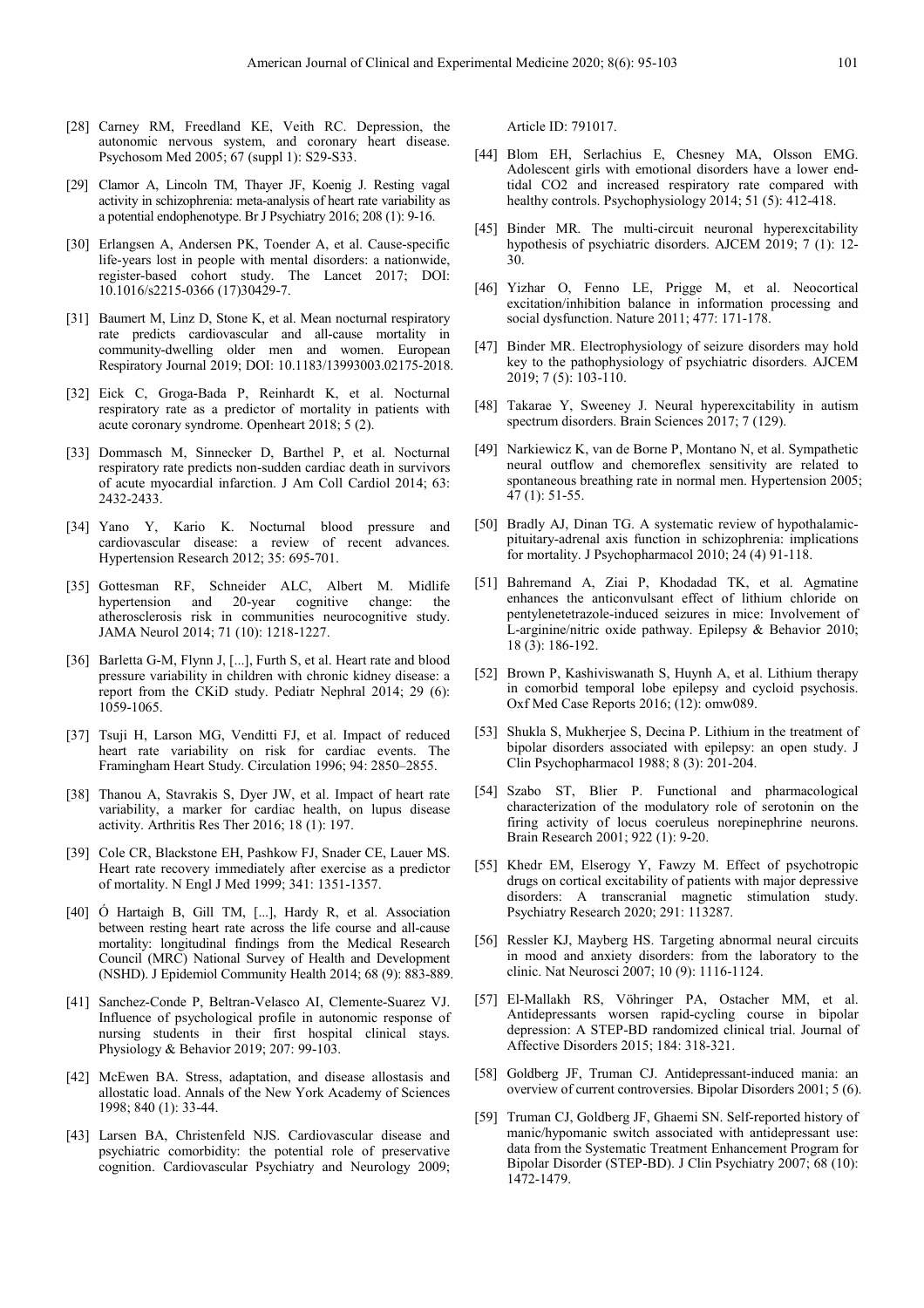- [60] Henry C, Sorbara F, Lacoste J, Gindre C, Leboyer M. Antidepressant-induced mania in bipolar Identification of risk factors. J Clin Psychiatry 2001; 62 (4): 249-255.
- [61] Yamaguchi Y, Kimoto S, Nagahama T, Kishimoto T. Dosagerelated nature of escitalopram treatment-emergent mania/hypomania: a case series. Neuropsychiatr Dis Treat 2018; 14: 2099-2104.
- [62] Licht CM, de Geus EJ, van Dyck R, Penninx BW. Longitudinal evidence for unfavorable effects of antidepressants on heart rate variability. Biol Psychiatry2010; 68 (9): 861-868.
- [63] Dawood T, Lambert EA, Barton DA, et al. Specific serotonin reuptake inhibition in major depressive disorder adversely affects novel markers of cardiac risk. Hypertens Res 2007; 30 (4): 285-293.
- [64] Kim HJ, Yang J, Lee M-S. Changes of heart rate variability during methylphenidate treatment in attention-deficit hyperactivity disorder children: A 12-week prospective study. Yonsei Med J 2015; 56 (5): 1365-1371.
- [65] Koschke M, Boettger MK, Schulz S, et al. Autonomy of autonomic dysfunction in major depression. Psychosom Med 2009; 71 (8): 852-860.
- [66] Udupa K, Thirthalli J, Sathyaprabha TN, et al. Differential actions of antidepressant treatments on cardiac autonomic alterations in depression: A prospective comparison. Asian Journal of Psychiatry 2011; 4: 100-106.
- [67] Yeragani VK, Roose S, Mallavarapu M, Radhakrishna RK, Pesce V. Major depression with ischemic heart disease: effects of paroxetine and nortriptyline on measures of nonlinearity and chaos of heart rate. Neuropsychobiology 2002; 46: 125-135.
- [68] Van Zyl LT, Hazegawa T, Nagata K. Effects of antidepressant treatment on heart rate variability in major depression: A quantitative review. BioPsychSocial Medicine 2008; (2) 12.
- [69] Kemp AH, Quintana DS, Quinn CR, Hopkinson P, Harris AW. Major depressive disorder with melancholia displays robust alterations in resting state heart rate and its variability: implications for future morbidity and mortality. Front Psychol 2014; 5: 1387.
- [70] Herr RM, Barrech A, Reidel N, et al. Long-term effectiveness of stress management at work: Effects of the changes in perceived stress reactivity on mental health and sleep problems seven years later. Int J Environ Res Public Health 2018; 15 (2): 255.
- [71] Brainstorm Consortium; Anttila V, Bulik-Sullivan B, Finucane HK, et al. Analysis of shared heritability in common disorders of the brain. Science 2018; 360 (6395): eaap8757.
- [72] Beissner F, Meissner K, Bär KJ, Napadow V. The autonomic brain: an activation likelihood estimation meta-analysis for central processing of autonomic function. J Neurosci 2013; 33 (25): 10503-10511.
- [73] Keyes KM, Eaton NR, Hasin DS. Childhood maltreatment and the structure of common psychiatric disorders. British Journal of Psychiatry 2012; 200 (2): 107-115.
- [74] Uher R, Zwicker A. Etiology in psychiatry: embracing the reality of poly-gene-environmental causation of mental illness. World Psychiatry 2017; 16 (2).
- [75] Rosenman RH, Brand RJ, Sholtz RI, Friedman M. Multivariate prediction of coronary heart disease during 8.5 year follow-up in the Western Collaborative Group study. The American Journal of Cardiology 1976; 37 (6): 903-910.
- [76] Kupper N, Donollet J. Type D personality as a risk factor in coronary heart disease: a review of current evidence. Curr Cardiol Rep 2018; 20 (11): 104.
- [77] Ferreira, MAR, O'Donovan MC, [...], Sklar P. Collaborative genome-wide association analysis supports a role for ANK3 and CACNA1C in bipolar disorder. Nat Genet 2008; 40 (9): 1056-1058.
- [78] Lopez AY, Wang X, Xu M, et al. Ankyrin-G isoform imbalance and interneuronopathy link epilepsy and bipolar disorder. Mol Psychiatry 2017; 22 (10): 1464–1472.
- [79] Green EK, Grozeva D, Jones I, et al., Wellcome Trust Case Control Consortium, Holmans, PA, Owen, MJ, O'Donovan, MC, Craddock N. The bipolar disorder risk allele at CACNA1C also confers risk of recurrent major depression and of schizophrenia. Mol Psychiatry 2010; 15 (10): 1016-1022.
- [80] Liu Y, Blackwood DH, Caesar S, et al. Meta-analysis of genome-wide association data of bipolar disorder and major depressive disorder. Mol Psychiatry 2011; 16 (1).
- [81] Iqbal Z, Vandeweyer G, van der Voet M, et al. Homozygous and heterozygous disruptions of ANK3: at the crossroads of neurodevelopmental and psychiatric disorders. Human Molecular Genetics 2013; 22: 1960-1970.
- [82] Santos M, D'Amico D, Spadoni O, et al. Hippocampal hyperexcitability underlies enhanced fear memories in TgNTRK3, a panic disorder mouse model. Journal of Neuroscience 2013; 33 (38): 15259-15271.
- [83] Contractor A, Klyachko VA, Portera-Cailliau C. Altered neuronal and circuit excitability in Fragile X syndrome. Neuron 2015; 87 (4): 699-715.
- [84] O'Brien NL, Way MJ, Kandaswamy R, et al. The functional GRM3 Kozak sequence variant rs148754219 affects the risk of schizophrenia and alcohol dependence as well as bipolar disorder. Psychiatric Genetics 2014; 24: 277–278.
- [85] Schizophrenia Working Group of the Psychiatric Genomics Consortium: Ripke S, Neale BM, [...], O'Donovan MC. Biological insights from 108 schizophrenia-associated genetic loci. Nature 2014; 511 (7510): 421-427.
- [86] Freedman R, Coon H, Myles-Worsley M, et al. Linkage of a neurophysiological deficit in schizophrenia to a chromosome 15 locus. PNAS 1997; 94 (2): 587–592.
- [87] Andrade A, Brennecke A, Mallat S, et al. Genetic associations between voltage-gated calcium channels and psychiatric disorders. Int J Mol Sci 2019; 20 (14): 3537.
- [88] Kim J-B. Channelopathies. Korean J of Pediatr 2014; 57 (1): 1-18.
- [89] Brunklaus A, Ellis R, Reavey E, Semsarian C, Zuberi SM. Genotype phenotype associations across the voltage-gated sodium channel family. J Med Genet 2014; 51 (10): 650-658.
- [90] D'Agnelli S, Arendt-Nielsen L, Gerra MC, et al. Fibromyalgia: Genetics and epigenetics insights may provide the basis for the development of diagnostic biomarkers. Molecular Pain 2019; 15.